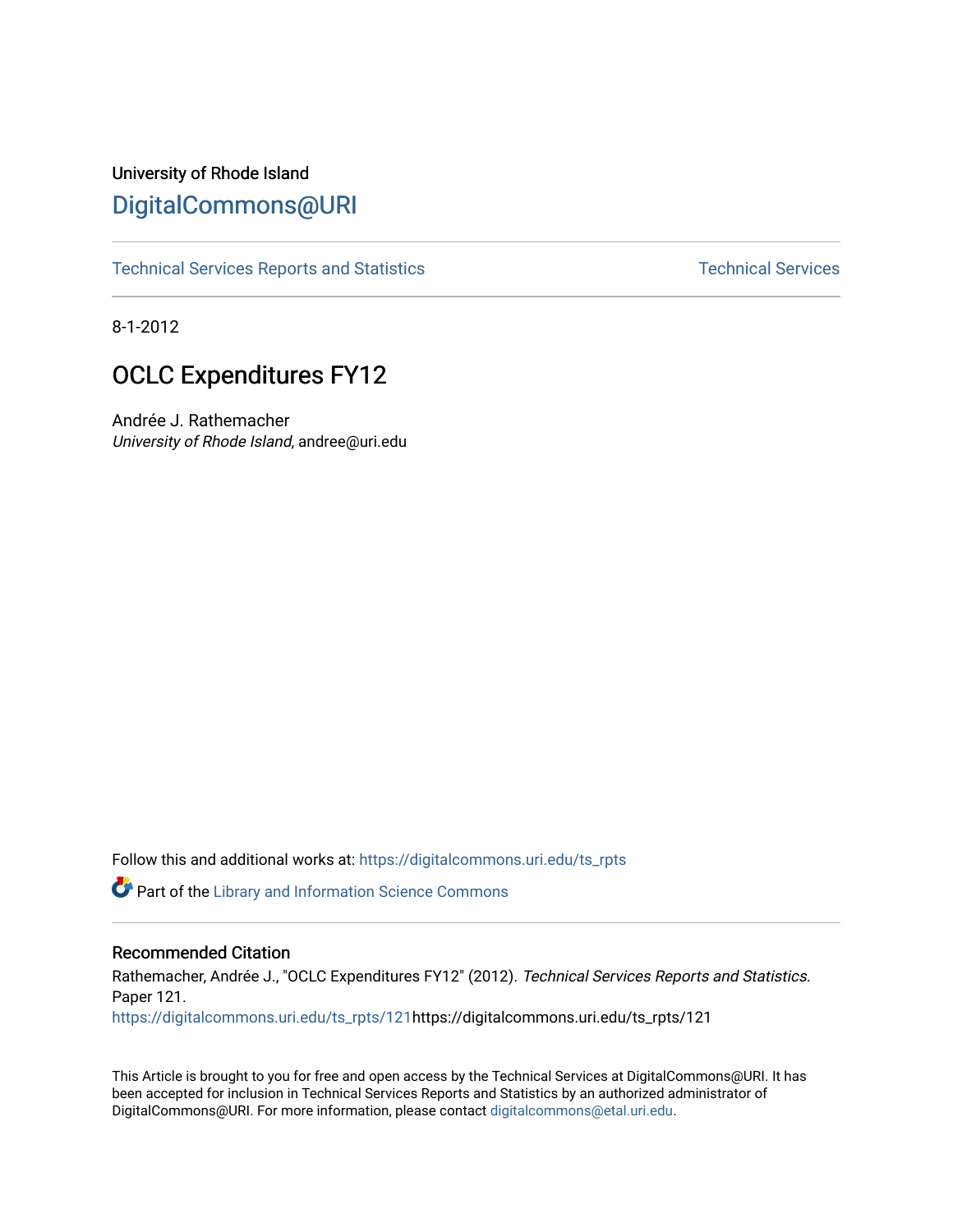## **URI OCLC Expenses FY 12**

| <b>Invoice Date Symbol</b> | <b>Product</b> | <b>Product Description</b>                        | <b>Amount</b> |
|----------------------------|----------------|---------------------------------------------------|---------------|
| 7/31/11 RIN                | AST1063        | <b>Cataloging Original Input Credit</b>           | (\$14.40)     |
| 7/31/11 RIN                | <b>FIX1002</b> | <b>Cataloging Subscription Online - Monthly</b>   | \$175.50      |
| 7/31/11 RIN                | <b>FIX4500</b> | ILL Subscription - Monthly                        | \$190.95      |
| 7/31/11 RIN                | <b>FIX6600</b> | <b>Access Subscription - Monthly</b>              | \$197.66      |
| 7/31/11 RIN                | <b>IFM4570</b> | ILL Fee Management Library-to-Library Debit       | \$23.00       |
| 7/31/11 RIN                | OTC1071        | <b>Cataloging Online Holdings Deletion Credit</b> | (50.75)       |
| 7/31/11 RIN                | OTC4561        | <b>ILL Lending Credit</b>                         | (56.20)       |
| 7/31/11 RIU                | AST1063        | <b>Cataloging Original Input Credit</b>           | ( \$321.60)   |
| 7/31/11 RIU                | <b>FIX1002</b> | <b>Cataloging Subscription Online - Monthly</b>   | \$2,602.93    |
| 7/31/11 RIU                | <b>FIX4500</b> | ILL Subscription - Monthly                        | \$1,360.47    |
| 7/31/11 RIU                | <b>FIX6600</b> | <b>Access Subscription - Monthly</b>              | \$1,088.00    |
| 7/31/11 RIU                | <b>IFM4570</b> | ILL Fee Management Library-to-Library Debit       | \$457.50      |
| 7/31/11 RIU                | <b>IFM4571</b> | ILL Fee Management Library-to-Library Credit      | ( \$366.00)   |
| 7/31/11 RIU                | OTC1071        | Cataloging Online Holdings Deletion Credit        | (\$47.00)     |
| 7/31/11 RIU                | OTC4561        | <b>ILL Lending Credit</b>                         | ( \$88.60)    |
| 7/31/11 RIU                | TOC3491        | Cataloging Minimal Record Upgrade Credit          | ( \$19.20)    |
| 7/31/11 RIX                | <b>FIX1002</b> | <b>Cataloging Subscription Online - Monthly</b>   | \$51.74       |
| 7/31/11 RIX                | <b>FIX4500</b> | ILL Subscription - Monthly                        | \$62.21       |
| 7/31/11 RIX                | <b>FIX6600</b> | <b>Access Subscription - Monthly</b>              | \$41.52       |
| 7/31/11 RIX                | <b>IFM4570</b> | ILL Fee Management Library-to-Library Debit       | \$76.00       |
| 7/31/11 RIX                | <b>IFM4571</b> | ILL Fee Management Library-to-Library Credit      | (\$15.00)     |
| 7/31/11 RIX                | OTC4561        | <b>ILL Lending Credit</b>                         | (51.33)       |
| 8/31/11 RIN                | <b>FIX1002</b> | <b>Cataloging Subscription Online - Monthly</b>   | \$175.50      |
| 8/31/11 RIN                | <b>FIX4500</b> | ILL Subscription - Monthly                        | \$190.95      |
| 8/31/11 RIN                | <b>FIX6600</b> | <b>Access Subscription - Monthly</b>              | \$197.66      |
| 8/31/11 RIN                | <b>IFM4570</b> | ILL Fee Management Library-to-Library Debit       | \$45.00       |
| 8/31/11 RIN                | OTC4561        | <b>ILL Lending Credit</b>                         | (55.32)       |
| 8/31/11 RIU                | AST1063        | <b>Cataloging Original Input Credit</b>           | ( \$686.40)   |
| 8/31/11 RIU                | FIX1002        | <b>Cataloging Subscription Online - Monthly</b>   | \$2,602.93    |
|                            |                |                                                   |               |

#### **Total OCLC Billings by branch:**

| $RU - $54,263.85$ |
|-------------------|
| RIN — \$6,918.59  |
| $RIX - $2,147.50$ |

### **Total OCLC Billings by function:**

Cataloging  $-$  \$28,058.31 Interlibrary Loan  $-$  \$20,672.65  $Access - $14,598.98$ 

#### Total OCLC Billings by function by branch:

#### RIU

Cataloging  $-$  \$25,603.93 Interlibrary Loan - \$16,691.92  $Access - $11,968.00$ 

#### RIN

Cataloging  $-$  \$1,839.55 Interlibrary Loan - \$2,904.78  $Access - $2,174.26$ 

### RIX

 $\overline{\text{Cataloging}} - $614.83$ Interlibrary Loan - \$1,075.95  $Access - $456.72$ 

**GRAND TOTAL: \$63,329.94**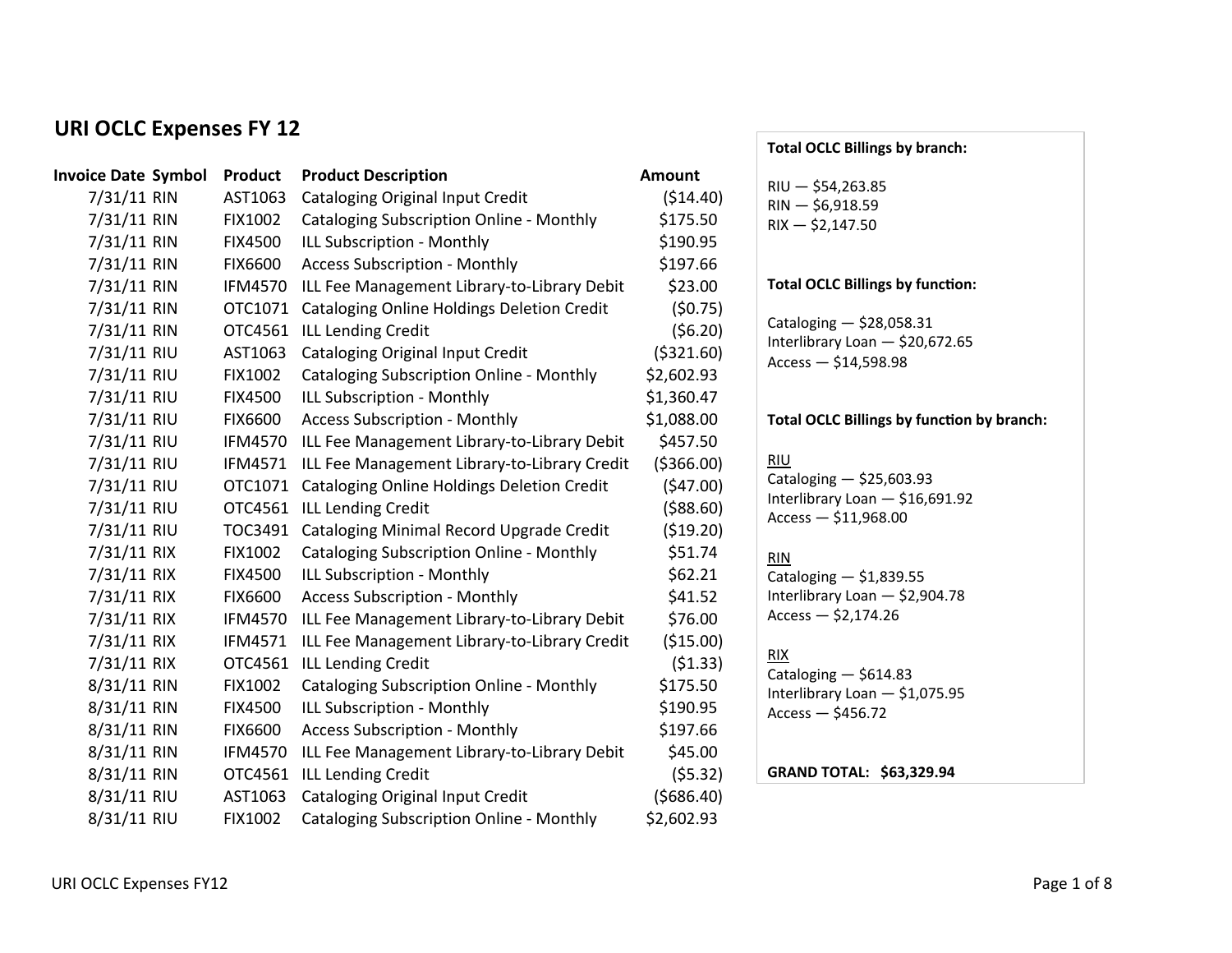| 8/31/11 RIU  | <b>FIX4500</b> | ILL Subscription - Monthly                        | \$1,360.47  |
|--------------|----------------|---------------------------------------------------|-------------|
| 8/31/11 RIU  | <b>FIX6600</b> | <b>Access Subscription - Monthly</b>              | \$1,088.00  |
| 8/31/11 RIU  | <b>IFM4570</b> | ILL Fee Management Library-to-Library Debit       | \$610.00    |
| 8/31/11 RIU  | <b>IFM4571</b> | ILL Fee Management Library-to-Library Credit      | ( \$336.00) |
| 8/31/11 RIU  | OTC1071        | Cataloging Online Holdings Deletion Credit        | (542.75)    |
| 8/31/11 RIU  | OTC4561        | <b>ILL Lending Credit</b>                         | (599.68)    |
| 8/31/11 RIU  | TOC3491        | Cataloging Minimal Record Upgrade Credit          | (53.20)     |
| 8/31/11 RIX  | <b>FIX1002</b> | <b>Cataloging Subscription Online - Monthly</b>   | \$51.74     |
| 8/31/11 RIX  | <b>FIX4500</b> | ILL Subscription - Monthly                        | \$62.21     |
| 8/31/11 RIX  | FIX6600        | <b>Access Subscription - Monthly</b>              | \$41.52     |
| 8/31/11 RIX  | <b>IFM4570</b> | ILL Fee Management Library-to-Library Debit       | \$11.00     |
| 8/31/11 RIX  | OTC4561        | <b>ILL Lending Credit</b>                         | (50.44)     |
| 9/30/11 RIN  | AST1063        | <b>Cataloging Original Input Credit</b>           | ( \$38.40)  |
| 9/30/11 RIN  | <b>FIX1002</b> | <b>Cataloging Subscription Online - Monthly</b>   | \$175.50    |
| 9/30/11 RIN  | <b>FIX4500</b> | ILL Subscription - Monthly                        | \$190.95    |
| 9/30/11 RIN  | <b>IFM4570</b> | ILL Fee Management Library-to-Library Debit       | \$39.00     |
| 9/30/11 RIN  | OTC4561        | <b>ILL Lending Credit</b>                         | (55.32)     |
| 9/30/11 RIU  | AST1063        | <b>Cataloging Original Input Credit</b>           | (\$273.60)  |
| 9/30/11 RIU  | <b>FIX1002</b> | <b>Cataloging Subscription Online - Monthly</b>   | \$2,602.93  |
| 9/30/11 RIU  | <b>FIX4500</b> | ILL Subscription - Monthly                        | \$1,360.47  |
| 9/30/11 RIU  | <b>IFM4570</b> | ILL Fee Management Library-to-Library Debit       | \$436.95    |
| 9/30/11 RIU  | <b>IFM4571</b> | ILL Fee Management Library-to-Library Credit      | (\$625.00)  |
| 9/30/11 RIU  | OTC1071        | <b>Cataloging Online Holdings Deletion Credit</b> | ( \$57.00)  |
| 9/30/11 RIU  | OTC4561        | <b>ILL Lending Credit</b>                         | ( \$161.25) |
| 9/30/11 RIU  | TOC3491        | Cataloging Minimal Record Upgrade Credit          | ( \$3.20)   |
| 9/30/11 RIX  | FIX1002        | <b>Cataloging Subscription Online - Monthly</b>   | \$51.74     |
| 9/30/11 RIX  | <b>FIX4500</b> | ILL Subscription - Monthly                        | \$62.21     |
| 9/30/11 RIX  | <b>IFM4570</b> | ILL Fee Management Library-to-Library Debit       | \$15.00     |
| 9/30/11 RIX  | OTC4561        | <b>ILL Lending Credit</b>                         | (50.44)     |
| 10/31/11 RIN | AST1063        | <b>Cataloging Original Input Credit</b>           | (528.80)    |
| 10/31/11 RIN | <b>FIX1002</b> | <b>Cataloging Subscription Online - Monthly</b>   | \$175.50    |
| 10/31/11 RIN | <b>FIX4500</b> | ILL Subscription - Monthly                        | \$190.95    |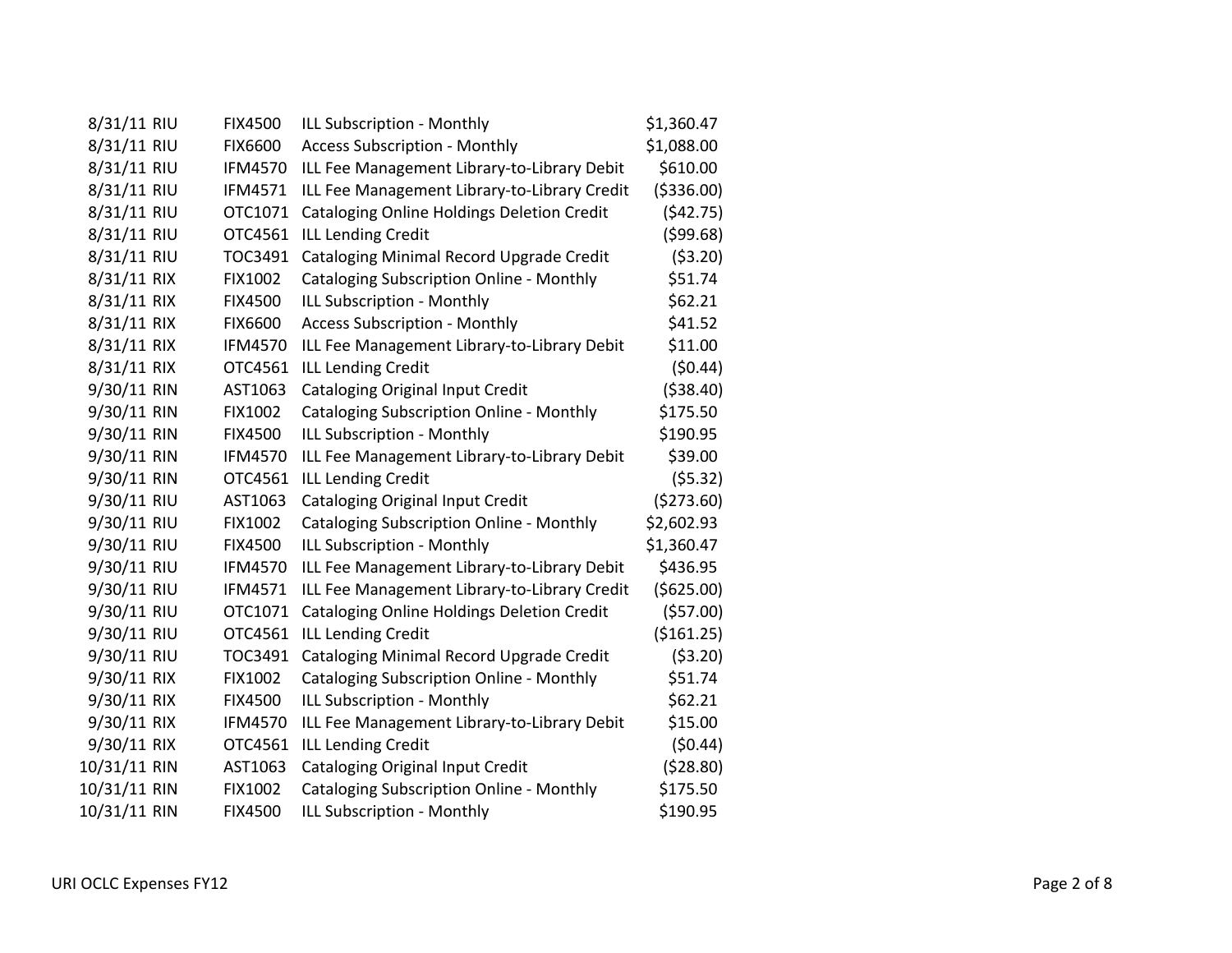| 10/31/11 RIN | <b>FIX6600</b> | <b>Access Subscription - Monthly</b>              | \$197.66    |
|--------------|----------------|---------------------------------------------------|-------------|
| 10/31/11 RIN | <b>IFM4570</b> | ILL Fee Management Library-to-Library Debit       | \$123.00    |
| 10/31/11 RIN | OTC1071        | <b>Cataloging Online Holdings Deletion Credit</b> | (50.50)     |
| 10/31/11 RIN | OTC4561        | <b>ILL Lending Credit</b>                         | (59.75)     |
| 10/31/11 RIU | AST1063        | Cataloging Original Input Credit                  | (5441.60)   |
| 10/31/11 RIU | FIX1002        | <b>Cataloging Subscription Online - Monthly</b>   | \$2,602.93  |
| 10/31/11 RIU | <b>FIX4500</b> | ILL Subscription - Monthly                        | \$1,360.47  |
| 10/31/11 RIU | <b>FIX6600</b> | <b>Access Subscription - Monthly</b>              | \$1,088.00  |
| 10/31/11 RIU | <b>IFM4570</b> | ILL Fee Management Library-to-Library Debit       | \$1,013.00  |
| 10/31/11 RIU | <b>IFM4571</b> | ILL Fee Management Library-to-Library Credit      | (5448.00)   |
| 10/31/11 RIU | OTC1071        | <b>Cataloging Online Holdings Deletion Credit</b> | (\$125.75)  |
| 10/31/11 RIU | OTC4561        | <b>ILL Lending Credit</b>                         | (\$165.68)  |
| 10/31/11 RIU | TOC3491        | Cataloging Minimal Record Upgrade Credit          | (\$16.00)   |
| 10/31/11 RIX | FIX1002        | <b>Cataloging Subscription Online - Monthly</b>   | \$51.74     |
| 10/31/11 RIX | <b>FIX4500</b> | ILL Subscription - Monthly                        | \$62.21     |
| 10/31/11 RIX | <b>FIX6600</b> | <b>Access Subscription - Monthly</b>              | \$41.52     |
| 10/31/11 RIX | <b>IFM4570</b> | ILL Fee Management Library-to-Library Debit       | \$56.00     |
| 10/31/11 RIX | OTC1071        | <b>Cataloging Online Holdings Deletion Credit</b> | (50.25)     |
| 10/31/11 RIX | OTC4561        | <b>ILL Lending Credit</b>                         | (50.44)     |
| 11/30/11 RIN | AST1063        | <b>Cataloging Original Input Credit</b>           | (\$14.40)   |
| 11/30/11 RIN | <b>FIX1002</b> | <b>Cataloging Subscription Online - Monthly</b>   | \$175.50    |
| 11/30/11 RIN | <b>FIX4500</b> | ILL Subscription - Monthly                        | \$190.95    |
| 11/30/11 RIN | <b>FIX6600</b> | <b>Access Subscription - Monthly</b>              | \$197.66    |
| 11/30/11 RIN | <b>IFM4570</b> | ILL Fee Management Library-to-Library Debit       | \$107.00    |
| 11/30/11 RIN | OTC4561        | <b>ILL Lending Credit</b>                         | (57.09)     |
| 11/30/11 RIU | AST1063        | Cataloging Original Input Credit                  | (5417.60)   |
| 11/30/11 RIU | FIX1002        | <b>Cataloging Subscription Online - Monthly</b>   | \$2,602.93  |
| 11/30/11 RIU | <b>FIX4500</b> | ILL Subscription - Monthly                        | \$1,360.47  |
| 11/30/11 RIU | <b>FIX6600</b> | <b>Access Subscription - Monthly</b>              | \$1,088.00  |
| 11/30/11 RIU | <b>IFM4570</b> | ILL Fee Management Library-to-Library Debit       | \$683.90    |
| 11/30/11 RIU | <b>IFM4571</b> | ILL Fee Management Library-to-Library Credit      | ( \$670.00) |
| 11/30/11 RIU | OTC1071        | <b>Cataloging Online Holdings Deletion Credit</b> | (528.75)    |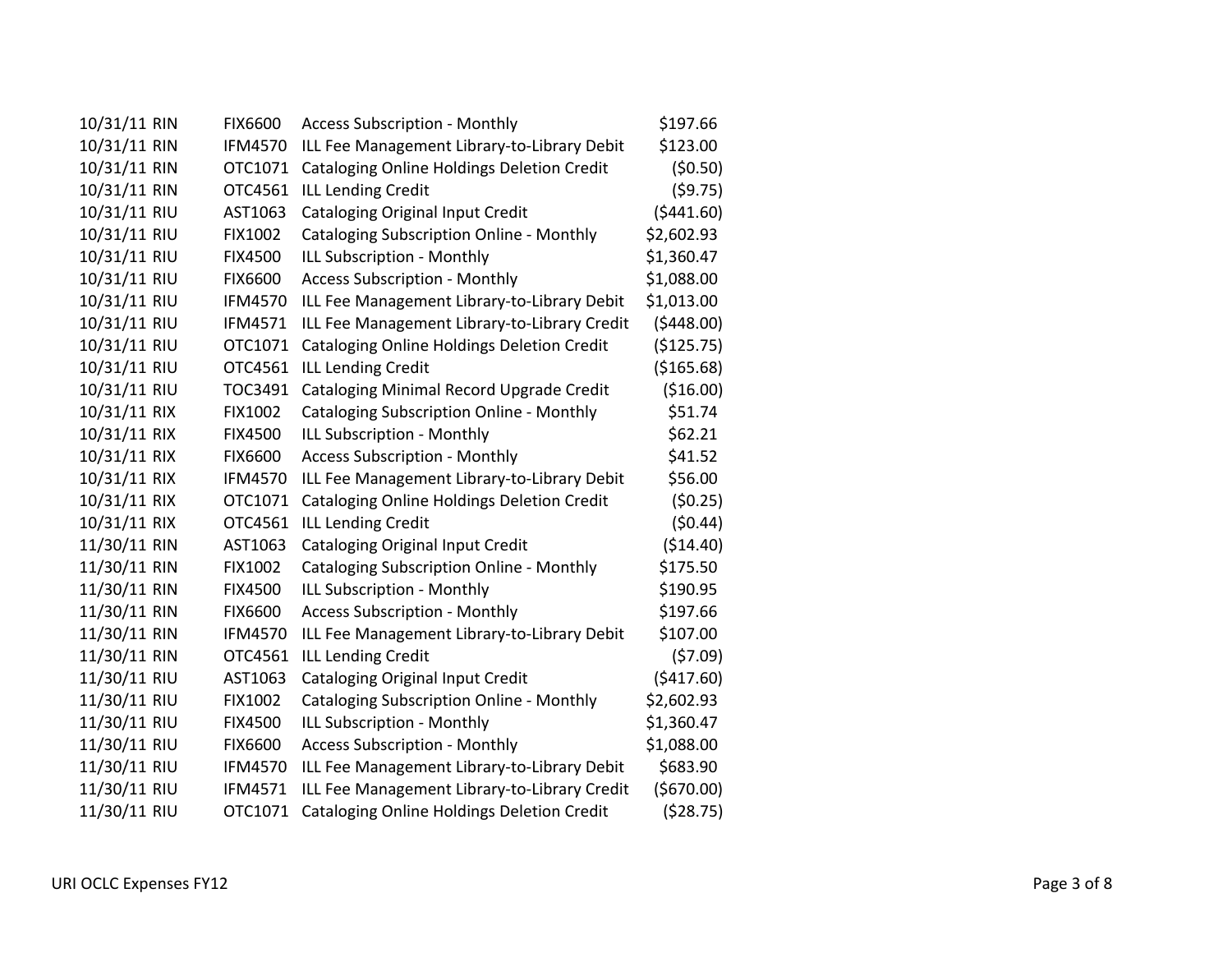| 11/30/11 RIU | OTC4561        | <b>ILL Lending Credit</b>                         | ( \$162.58) |
|--------------|----------------|---------------------------------------------------|-------------|
| 11/30/11 RIU | TOC3491        | Cataloging Minimal Record Upgrade Credit          | (56.40)     |
| 11/30/11 RIX | <b>FIX1002</b> | <b>Cataloging Subscription Online - Monthly</b>   | \$51.74     |
| 11/30/11 RIX | <b>FIX4500</b> | ILL Subscription - Monthly                        | \$62.21     |
| 11/30/11 RIX | <b>FIX6600</b> | <b>Access Subscription - Monthly</b>              | \$41.52     |
| 11/30/11 RIX | OTC1071        | <b>Cataloging Online Holdings Deletion Credit</b> | (50.25)     |
| 11/30/11 RIX | OTC4561        | <b>ILL Lending Credit</b>                         | (50.89)     |
| 12/31/11 RIN | AST1063        | Cataloging Original Input Credit                  | (572.00)    |
| 12/31/11 RIN | FIX1002        | <b>Cataloging Subscription Online - Monthly</b>   | \$175.50    |
| 12/31/11 RIN | <b>FIX4500</b> | ILL Subscription - Monthly                        | \$190.95    |
| 12/31/11 RIN | <b>FIX6600</b> | <b>Access Subscription - Monthly</b>              | \$197.66    |
| 12/31/11 RIN | <b>IFM4570</b> | ILL Fee Management Library-to-Library Debit       | \$62.00     |
| 12/31/11 RIN | OTC4561        | <b>ILL Lending Credit</b>                         | ( \$8.42)   |
| 12/31/11 RIU | AST1063        | <b>Cataloging Original Input Credit</b>           | (\$216.00)  |
| 12/31/11 RIU | <b>FIX1002</b> | <b>Cataloging Subscription Online - Monthly</b>   | \$2,602.93  |
| 12/31/11 RIU | <b>FIX4500</b> | ILL Subscription - Monthly                        | \$1,360.47  |
| 12/31/11 RIU | <b>FIX6600</b> | <b>Access Subscription - Monthly</b>              | \$1,088.00  |
| 12/31/11 RIU | <b>IFM4570</b> | ILL Fee Management Library-to-Library Debit       | \$559.50    |
| 12/31/11 RIU | <b>IFM4571</b> | ILL Fee Management Library-to-Library Credit      | ( \$373.00) |
| 12/31/11 RIU | <b>ONT2565</b> | Cataloging Database Enrichment Credit             | (51.24)     |
| 12/31/11 RIU | OTC1071        | <b>Cataloging Online Holdings Deletion Credit</b> | ( \$59.75)  |
| 12/31/11 RIU | OTC4561        | <b>ILL Lending Credit</b>                         | ( \$103.22) |
| 12/31/11 RIU | TOC3491        | Cataloging Minimal Record Upgrade Credit          | (\$16.00)   |
| 12/31/11 RIX | <b>FIX1002</b> | <b>Cataloging Subscription Online - Monthly</b>   | \$51.74     |
| 12/31/11 RIX | <b>FIX4500</b> | ILL Subscription - Monthly                        | \$62.21     |
| 12/31/11 RIX | <b>FIX6600</b> | <b>Access Subscription - Monthly</b>              | \$41.52     |
| 12/31/11 RIX | OTC1071        | <b>Cataloging Online Holdings Deletion Credit</b> | (50.25)     |
| 12/31/11 RIX | OTC4561        | <b>ILL Lending Credit</b>                         | (50.44)     |
| 1/31/12 RIN  | AST1063        | <b>Cataloging Original Input Credit</b>           | ( \$24.00)  |
| 1/31/12 RIN  | <b>FIX1002</b> | <b>Cataloging Subscription Online - Monthly</b>   | \$175.50    |
| 1/31/12 RIN  | <b>FIX4500</b> | ILL Subscription - Monthly                        | \$190.95    |
| 1/31/12 RIN  | <b>FIX6600</b> | <b>Access Subscription - Monthly</b>              | \$197.66    |
|              |                |                                                   |             |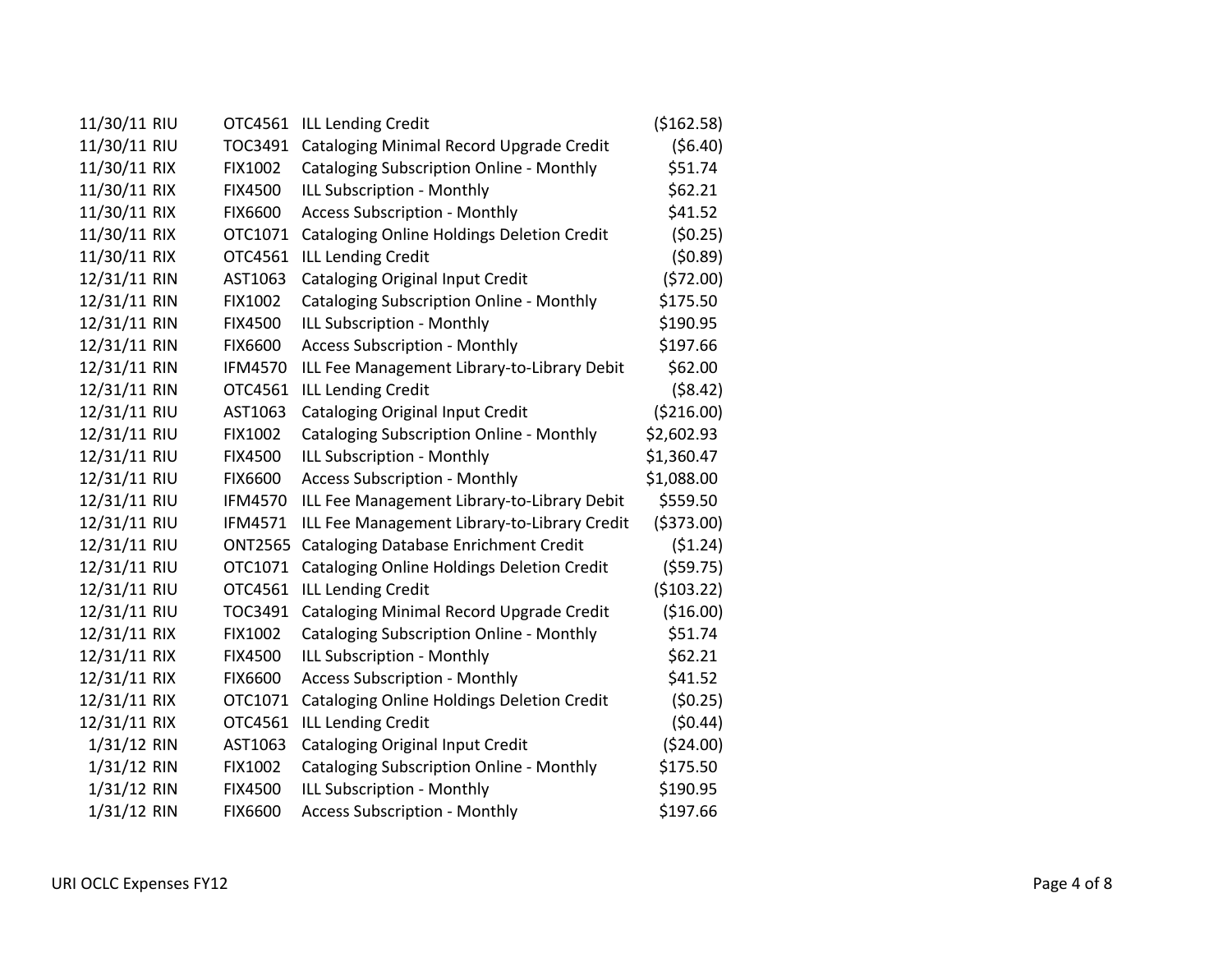| 1/31/12 RIN | <b>IFM4570</b> | ILL Fee Management Library-to-Library Debit       | \$33.00     |
|-------------|----------------|---------------------------------------------------|-------------|
| 1/31/12 RIN | OTC4561        | <b>ILL Lending Credit</b>                         | (54.43)     |
| 1/31/12 RIU | AST1063        | Cataloging Original Input Credit                  | ( \$504.00) |
| 1/31/12 RIU | FIX1002        | <b>Cataloging Subscription Online - Monthly</b>   | \$2,602.93  |
| 1/31/12 RIU | <b>FIX4500</b> | ILL Subscription - Monthly                        | \$1,360.47  |
| 1/31/12 RIU | <b>FIX6600</b> | <b>Access Subscription - Monthly</b>              | \$1,088.00  |
| 1/31/12 RIU | <b>IFM4570</b> | ILL Fee Management Library-to-Library Debit       | \$759.00    |
| 1/31/12 RIU | <b>IFM4571</b> | ILL Fee Management Library-to-Library Credit      | (5529.00)   |
| 1/31/12 RIU | OTC1071        | <b>Cataloging Online Holdings Deletion Credit</b> | (546.25)    |
| 1/31/12 RIU | OTC4561        | <b>ILL Lending Credit</b>                         | (\$129.80)  |
| 1/31/12 RIX | FIX1002        | <b>Cataloging Subscription Online - Monthly</b>   | \$51.74     |
| 1/31/12 RIX | <b>FIX4500</b> | ILL Subscription - Monthly                        | \$62.61     |
| 1/31/12 RIX | <b>FIX6600</b> | <b>Access Subscription - Monthly</b>              | \$41.52     |
| 1/31/12 RIX | <b>IFM4570</b> | ILL Fee Management Library-to-Library Debit       | \$16.00     |
| 1/31/12 RIX | OTC4561        | <b>ILL Lending Credit</b>                         | (51.77)     |
| 2/29/12 RIN | AST1063        | Cataloging Original Input Credit                  | (528.80)    |
| 2/29/12 RIN | <b>FIX1002</b> | <b>Cataloging Subscription Online - Monthly</b>   | \$175.50    |
| 2/29/12 RIN | <b>FIX4500</b> | ILL Subscription - Monthly                        | \$190.95    |
| 2/29/12 RIN | <b>FIX6600</b> | <b>Access Subscription - Monthly</b>              | \$197.66    |
| 2/29/12 RIN | <b>IFM4570</b> | ILL Fee Management Library-to-Library Debit       | \$39.00     |
| 2/29/12 RIN | OTC1071        | <b>Cataloging Online Holdings Deletion Credit</b> | (\$1.75)    |
| 2/29/12 RIN | OTC4561        | <b>ILL Lending Credit</b>                         | (\$15.06)   |
| 2/29/12 RIU | AST1063        | <b>Cataloging Original Input Credit</b>           | (\$460.80)  |
| 2/29/12 RIU | FIX1002        | <b>Cataloging Subscription Online - Monthly</b>   | \$2,602.93  |
| 2/29/12 RIU | <b>FIX4500</b> | ILL Subscription - Monthly                        | \$1,360.47  |
| 2/29/12 RIU | <b>FIX6600</b> | <b>Access Subscription - Monthly</b>              | \$1,088.00  |
| 2/29/12 RIU | <b>IFM4570</b> | ILL Fee Management Library-to-Library Debit       | \$690.45    |
| 2/29/12 RIU | <b>IFM4571</b> | ILL Fee Management Library-to-Library Credit      | (\$422.00)  |
| 2/29/12 RIU | OTC1071        | <b>Cataloging Online Holdings Deletion Credit</b> | (541.50)    |
| 2/29/12 RIU | OTC4561        | <b>ILL Lending Credit</b>                         | (\$154.16)  |
| 2/29/12 RIX | FIX1002        | <b>Cataloging Subscription Online - Monthly</b>   | \$51.74     |
| 2/29/12 RIX | <b>FIX4500</b> | ILL Subscription - Monthly                        | \$62.21     |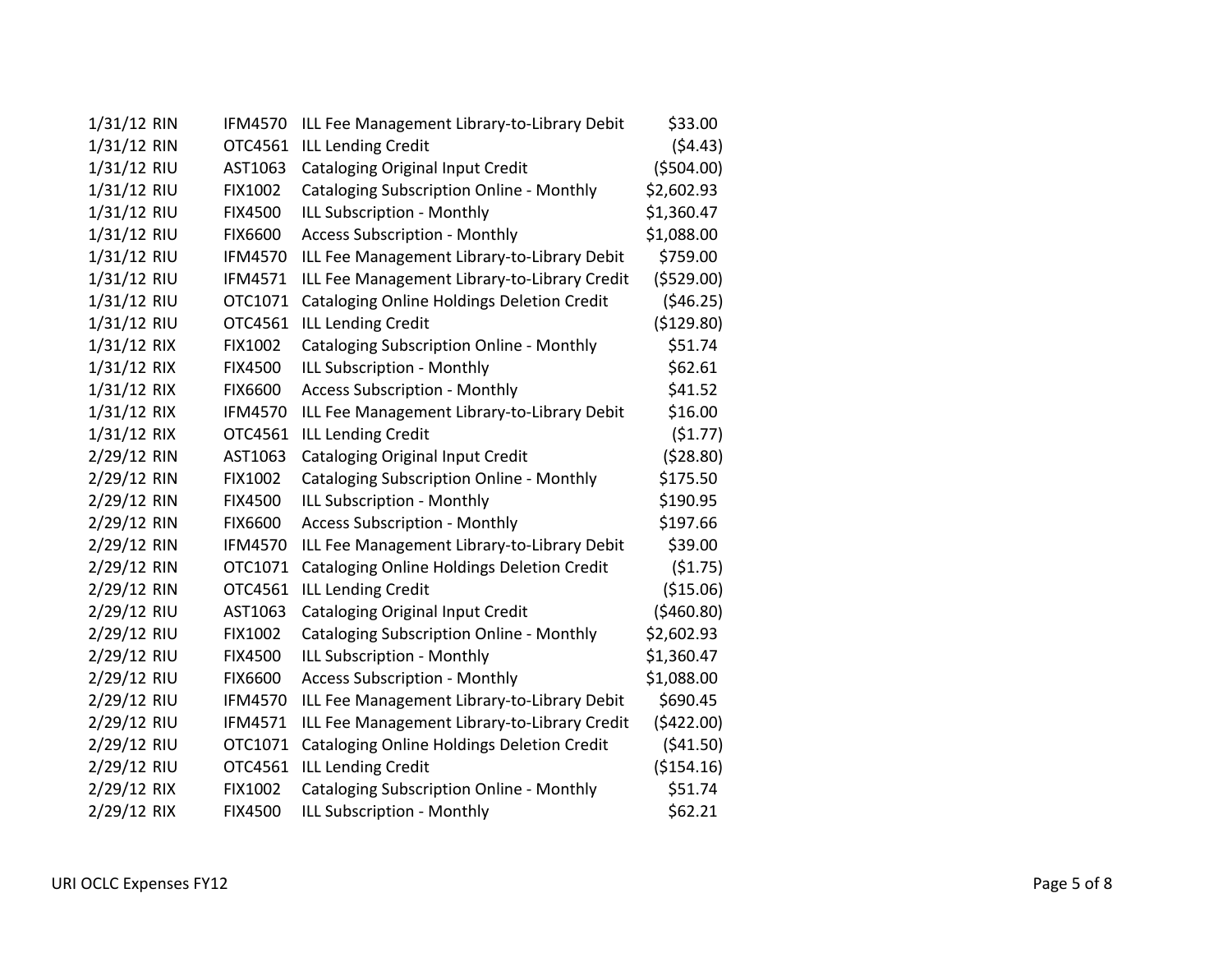| 2/29/12 RIX | <b>FIX6600</b> | <b>Access Subscription - Monthly</b>              | \$41.52     |
|-------------|----------------|---------------------------------------------------|-------------|
| 2/29/12 RIX | <b>IFM4570</b> | ILL Fee Management Library-to-Library Debit       | \$117.00    |
| 3/31/12 RIN | AST1063        | <b>Cataloging Original Input Credit</b>           | (54.80)     |
| 3/31/12 RIN | FIX1002        | <b>Cataloging Subscription Online - Monthly</b>   | \$175.50    |
| 3/31/12 RIN | <b>FIX4500</b> | ILL Subscription - Monthly                        | \$190.95    |
| 3/31/12 RIN | <b>FIX6600</b> | <b>Access Subscription - Monthly</b>              | \$197.66    |
| 3/31/12 RIN | <b>IFM4570</b> | ILL Fee Management Library-to-Library Debit       | \$60.00     |
| 3/31/12 RIN | OTC1071        | <b>Cataloging Online Holdings Deletion Credit</b> | (50.25)     |
| 3/31/12 RIN | OTC4561        | <b>ILL Lending Credit</b>                         | (56.65)     |
| 3/31/12 RIU | AST1063        | Cataloging Original Input Credit                  | (5480.00)   |
| 3/31/12 RIU | FIX1002        | <b>Cataloging Subscription Online - Monthly</b>   | \$2,602.93  |
| 3/31/12 RIU | <b>FIX4500</b> | ILL Subscription - Monthly                        | \$1,360.47  |
| 3/31/12 RIU | <b>FIX6600</b> | <b>Access Subscription - Monthly</b>              | \$1,088.00  |
| 3/31/12 RIU | <b>IFM4570</b> | ILL Fee Management Library-to-Library Debit       | \$611.00    |
| 3/31/12 RIU | IFM4571        | ILL Fee Management Library-to-Library Credit      | (5442.00)   |
| 3/31/12 RIU | OTC1071        | <b>Cataloging Online Holdings Deletion Credit</b> | (\$18.75)   |
| 3/31/12 RIU | OTC4561        | <b>ILL Lending Credit</b>                         | (\$150.18)  |
| 3/31/12 RIU | TOC3491        | Cataloging Minimal Record Upgrade Credit          | ( \$9.60)   |
| 3/31/12 RIX | FIX1002        | <b>Cataloging Subscription Online - Monthly</b>   | \$51.74     |
| 3/31/12 RIX | <b>FIX4500</b> | ILL Subscription - Monthly                        | \$62.21     |
| 3/31/12 RIX | <b>FIX6600</b> | <b>Access Subscription - Monthly</b>              | \$41.52     |
| 3/31/12 RIX | <b>IFM4570</b> | ILL Fee Management Library-to-Library Debit       | \$26.00     |
| 3/31/12 RIX | OTC1071        | <b>Cataloging Online Holdings Deletion Credit</b> | (50.25)     |
| 4/30/12 RIN | AST1063        | Cataloging Original Input Credit                  | ( \$19.20)  |
| 4/30/12 RIN | FIX1002        | <b>Cataloging Subscription Online - Monthly</b>   | \$175.50    |
| 4/30/12 RIN | <b>FIX4500</b> | ILL Subscription - Monthly                        | \$190.95    |
| 4/30/12 RIN | <b>FIX6600</b> | <b>Access Subscription - Monthly</b>              | \$197.66    |
| 4/30/12 RIN | <b>IFM4570</b> | ILL Fee Management Library-to-Library Debit       | \$111.00    |
| 4/30/12 RIN | OTC1071        | <b>Cataloging Online Holdings Deletion Credit</b> | (\$1.50)    |
| 4/30/12 RIN | OTC4561        | <b>ILL Lending Credit</b>                         | (56.20)     |
| 4/30/12 RIU | AST1063        | Cataloging Original Input Credit                  | ( \$350.40) |
| 4/30/12 RIU | <b>FIX1002</b> | <b>Cataloging Subscription Online - Monthly</b>   | \$2,602.93  |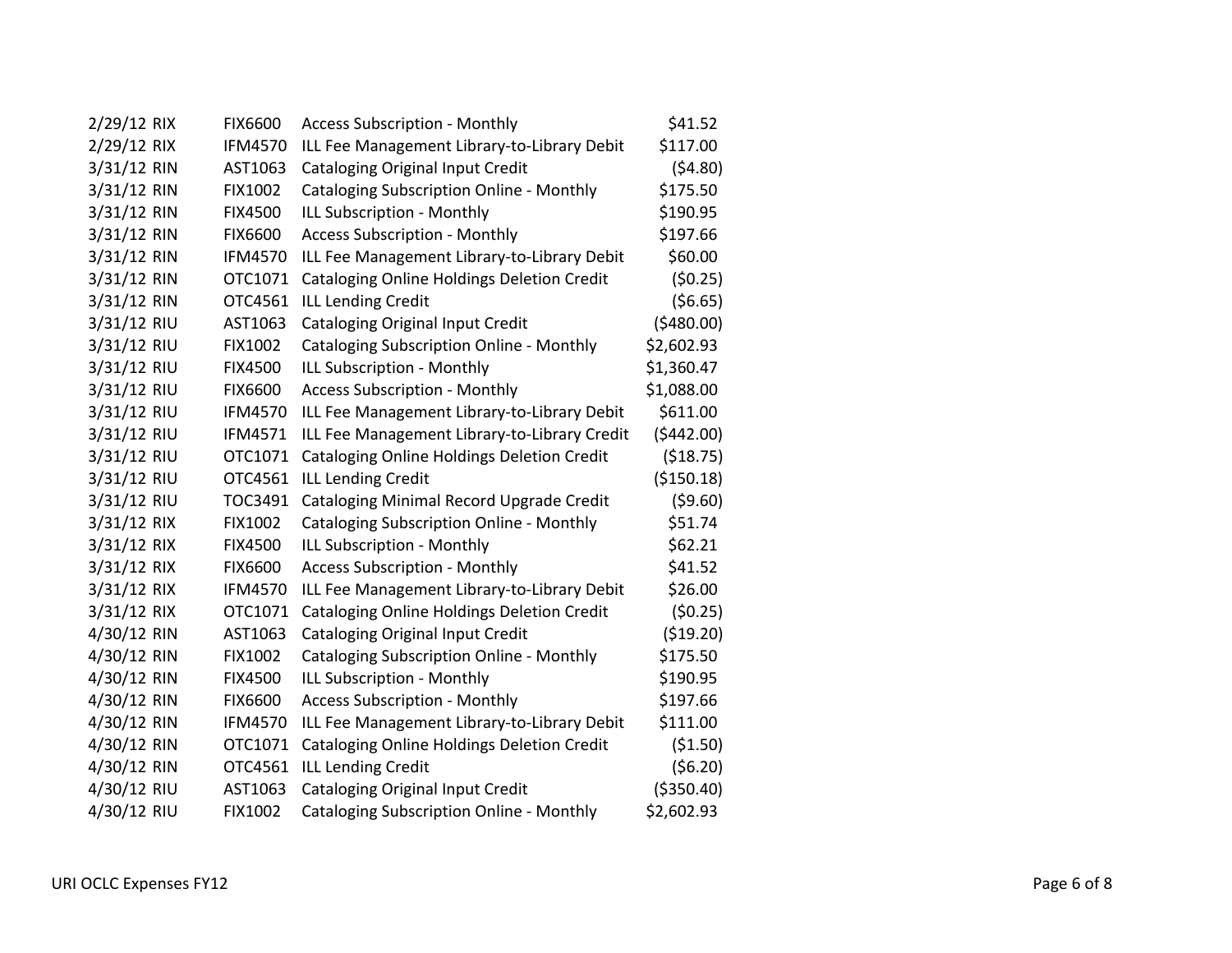| 4/30/12 RIU | <b>FIX4500</b> | ILL Subscription - Monthly                        | \$1,360.47  |
|-------------|----------------|---------------------------------------------------|-------------|
| 4/30/12 RIU | <b>FIX6600</b> | <b>Access Subscription - Monthly</b>              | \$1,088.00  |
| 4/30/12 RIU | <b>IFM4570</b> | ILL Fee Management Library-to-Library Debit       | \$478.00    |
| 4/30/12 RIU | <b>IFM4571</b> | ILL Fee Management Library-to-Library Credit      | ( \$359.00) |
| 4/30/12 RIU | <b>ONT2565</b> | Cataloging Database Enrichment Credit             | (51.24)     |
| 4/30/12 RIU | OTC1071        | <b>Cataloging Online Holdings Deletion Credit</b> | (542.75)    |
| 4/30/12 RIU | OTC4561        | <b>ILL Lending Credit</b>                         | (\$132.46)  |
| 4/30/12 RIU | TOC3491        | Cataloging Minimal Record Upgrade Credit          | (59.60)     |
| 4/30/12 RIX | FIX1002        | Cataloging Subscription Online - Monthly          | \$51.74     |
| 4/30/12 RIX | <b>FIX4500</b> | ILL Subscription - Monthly                        | \$62.21     |
| 4/30/12 RIX | <b>FIX6600</b> | <b>Access Subscription - Monthly</b>              | \$41.52     |
| 4/30/12 RIX | <b>IFM4570</b> | ILL Fee Management Library-to-Library Debit       | \$20.00     |
| 4/30/12 RIX | OTC4561        | <b>ILL Lending Credit</b>                         | (50.89)     |
| 5/31/12 RIN | <b>FIX1002</b> | Cataloging Subscription Online - Monthly          | \$175.50    |
| 5/31/12 RIN | <b>FIX4500</b> | ILL Subscription - Monthly                        | \$190.95    |
| 5/31/12 RIN | <b>FIX6600</b> | <b>Access Subscription - Monthly</b>              | \$197.66    |
| 5/31/12 RIN | <b>IFM4570</b> | ILL Fee Management Library-to-Library Debit       | \$40.00     |
| 5/31/12 RIN | OTC1071        | <b>Cataloging Online Holdings Deletion Credit</b> | (50.25)     |
| 5/31/12 RIN | OTC4561        | <b>ILL Lending Credit</b>                         | (55.32)     |
| 5/31/12 RIU | AST1063        | Cataloging Original Input Credit                  | ( \$360.00) |
| 5/31/12 RIU | FIX1002        | <b>Cataloging Subscription Online - Monthly</b>   | \$2,602.93  |
| 5/31/12 RIU | <b>FIX4500</b> | ILL Subscription - Monthly                        | \$1,360.47  |
| 5/31/12 RIU | <b>FIX6600</b> | <b>Access Subscription - Monthly</b>              | \$1,088.00  |
| 5/31/12 RIU | <b>IFM4570</b> | ILL Fee Management Library-to-Library Debit       | \$397.95    |
| 5/31/12 RIU | <b>IFM4571</b> | ILL Fee Management Library-to-Library Credit      | ( \$340.00) |
| 5/31/12 RIU | <b>ONT2565</b> | Cataloging Database Enrichment Credit             | ( \$3.10)   |
| 5/31/12 RIU | OTC1071        | <b>Cataloging Online Holdings Deletion Credit</b> | (\$146.50)  |
| 5/31/12 RIU | OTC4561        | <b>ILL Lending Credit</b>                         | (590.37)    |
| 5/31/12 RIU | TOC3491        | Cataloging Minimal Record Upgrade Credit          | ( \$3.20)   |
| 5/31/12 RIX | AST1063        | Cataloging Original Input Credit                  | (54.80)     |
| 5/31/12 RIX | <b>FIX1002</b> | <b>Cataloging Subscription Online - Monthly</b>   | \$51.74     |
| 5/31/12 RIX | <b>FIX4500</b> | ILL Subscription - Monthly                        | \$62.21     |